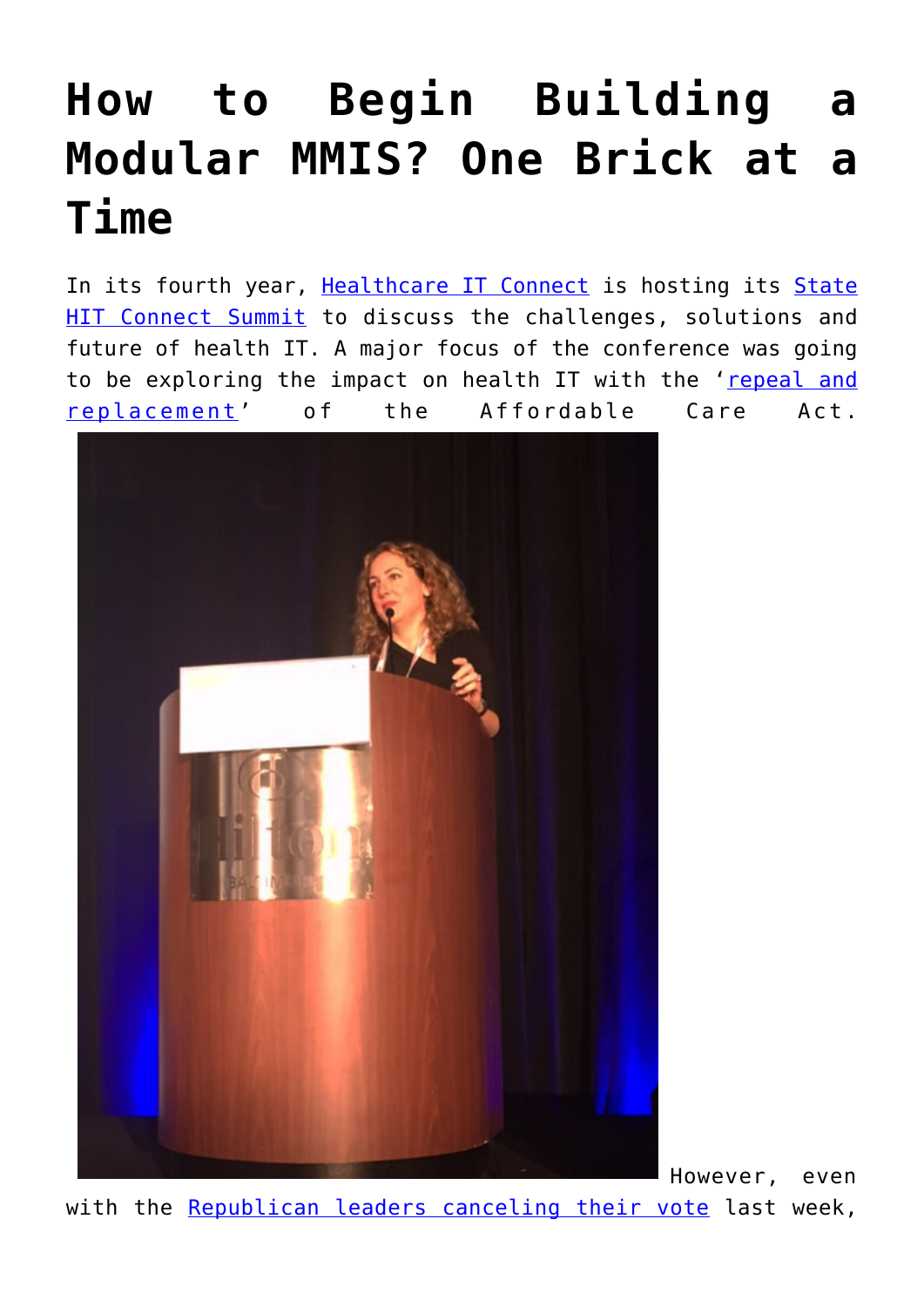the conference proved to present on plenty of other [strategic](http://www.healthcareitconnect.com/2017-state-healthcare-it-connect-summit/) [issues](http://www.healthcareitconnect.com/2017-state-healthcare-it-connect-summit/) facing the health IT.

One of those strategic issues continues to be modularity-or the questions surrounding the term. One question being, "What comes first in a Modular Health and Human Services System?" CNSI's own [Chief Strategy Officer,](https://www.cns-inc.com/news-and-press/press/cnsi%E2%80%99s-sharif-hussein-appointed-board-directors-named-chief-strategy-officer) Sharif Hussein, took to the stage to answer this question, alongside [Jess Kahn,](https://twitter.com/JessPKahn) Centers for Medicaid and Medicaid, [Director of Data and](https://www.medicaid.gov/medicaid/data-and-systems/) [Systems Group](https://www.medicaid.gov/medicaid/data-and-systems/) and others from the [State of Vermont,](http://www.vermont.gov/portal/health/) Optum and GetInsured.

Ms. Kahn, who started the discussion, did not waste any time diving into the posed question. "Where do you start with modularity? You start by knowing what where you want to take your program. Your desired outcomes should drive the technology."

Enter stage-left Sharif, [evoBrix a](https://www.cns-inc.com/evobrix)nd [State of Michigan.](http://www.michigan.gov/mdhhs/) In the span of five minutes, he showcased how the State was able to plan the business, build the platform, publish the standards and launch its core MMIS modules—all while saving tax payer dollars, reducing implementation time, and winning a NASCIO [award for cross-state collaboration.](https://www.cns-inc.com/news-and-press/news/michigan-dhhs-wins-2016-nascio-award)